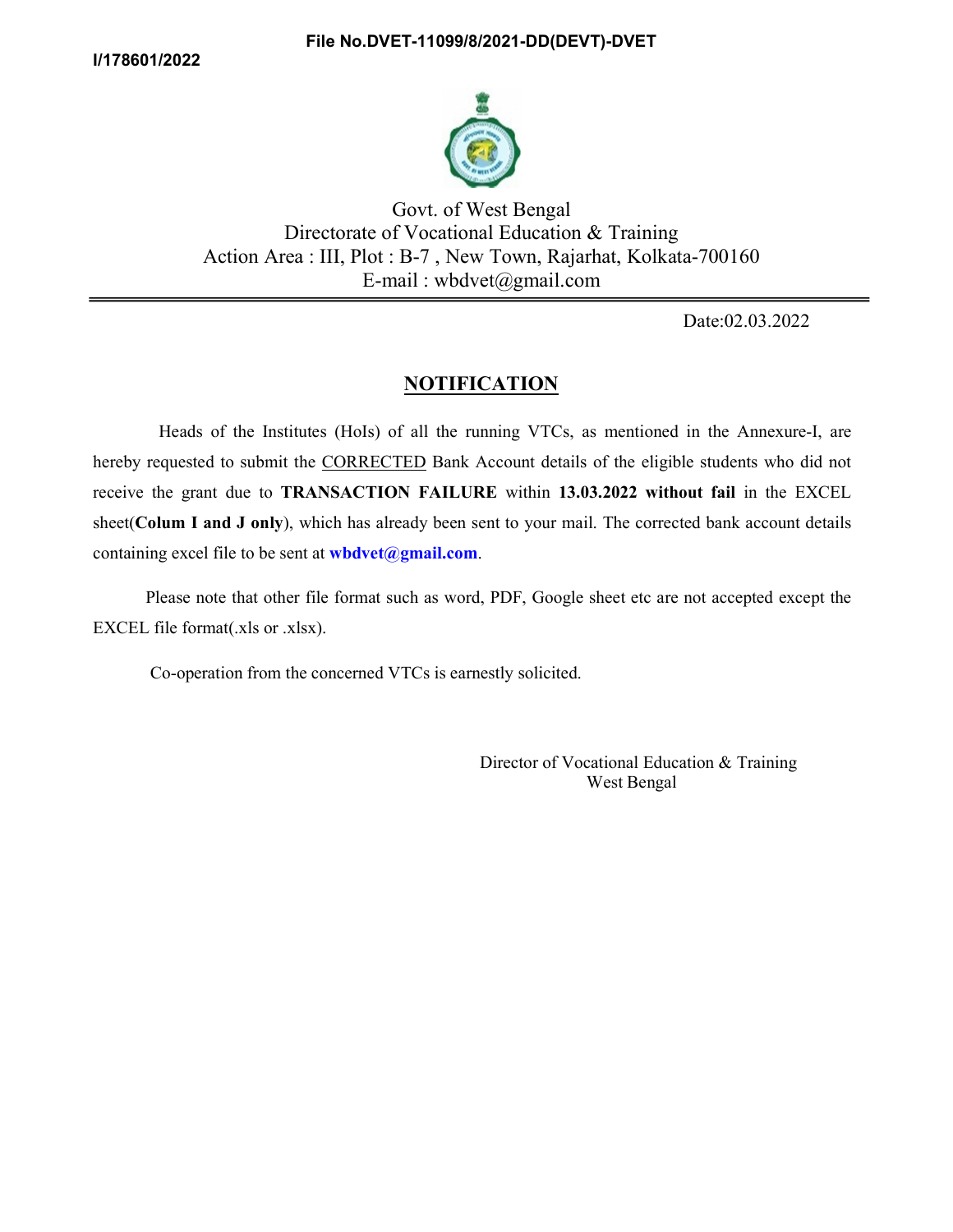## File No.DVET-11099/8/2021-DD(DEVT)-DVET

## Annexure-I

| Sl No.                  | <b>VTCs</b> | No. of         | Sl No. | <b>VTCs</b> | No. of         | Sl No. | <b>VTCs</b> | No. of         |
|-------------------------|-------------|----------------|--------|-------------|----------------|--------|-------------|----------------|
|                         | Code        | students       |        | Code        | $\rm students$ |        | Code        | students       |
| 1                       | 32          | 1              | 53     | 3027        | 1              | 105    | 3607        | 1              |
| $\overline{2}$          | 94          | $\mathbf{1}$   | 54     | 3028        | 1              | 106    | 3608        | $\overline{2}$ |
| 3                       | 1049        | $\mathbf{1}$   | 55     | 3034        | 1              | 107    | 3618        | $\mathbf{1}$   |
| $\overline{\mathbf{4}}$ | 1055        | $\mathbf{1}$   | 56     | 3040        | 1              | 108    | 3619        | $\mathbf{1}$   |
| 5                       | 1061        | 1              | 57     | 3043        | 1              | 109    | 3620        | $\mathbf{1}$   |
| 6                       | 1063        | $\mathbf{1}$   | 58     | 3051        | 1              | 110    | 3623        | 4              |
| 7                       | 1064        | $\overline{2}$ | 59     | 3052        | 1              | 111    | 3624        | 1              |
| 8                       | 1068        | 1              | 60     | 3055        | 1              | 112    | 3699        | $\mathbf{1}$   |
| 9                       | 1072        | 1              | 61     | 3060        | $\overline{2}$ | 113    | 3714        | $\mathbf{1}$   |
| 10                      | 1079        | $\mathbf{1}$   | 62     | 3064        | 1              | 114    | 3717        | 1              |
| 11                      | 1087        | $\mathbf{1}$   | 63     | 3073        | $\overline{2}$ | 115    | 3792        | $\mathbf{1}$   |
|                         |             |                |        |             |                |        |             |                |
| 12                      | 1089        | 5              | 64     | 3080        | 4              | 116    | 4022        | $\mathbf{1}$   |
| 13                      | 1127        | $\mathbf{1}$   | 65     | 3084        | 1              | 117    | 4041        | 1              |
| 14                      | 1151        | $\overline{2}$ | 66     | 3090        | 3              | 118    | 4055        | 3              |
| 15                      | 1175        | $\mathbf 1$    | 67     | 3094        | 6              | 119    | 4068        | $\mathbf{1}$   |
| 16                      | 1505        | $\mathbf{1}$   | 68     | 3104        | $\overline{2}$ | 120    | 4075        | $\mathbf{1}$   |
| 17                      | 1508        | $\mathbf{1}$   | 69     | 3118        | $\mathbf{1}$   | 121    | 4097        | $\mathbf{1}$   |
| 18                      | 1526        | 3              | $70\,$ | 3121        | 1              | 122    | 4153        | $\overline{2}$ |
| 19                      | 1540        | $\mathbf{1}$   | 71     | 3135        | 1              | 123    | 4245        | $\mathbf{1}$   |
| $20\,$                  | 1552        | $\mathbf{1}$   | 72     | 3148        | 3              | 124    | 5004        | $\mathbf{1}$   |
| 21                      | 1564        | 1              | 73     | 3154        | $\overline{2}$ | 125    | 5009        | 3              |
| 22                      | 1573        | $\mathbf{1}$   | 74     | 3165        | $\mathbf{1}$   | 126    | 5017        | $\mathbf{1}$   |
| 23                      | 1580        | $\overline{2}$ | 75     | 3168        | 9              | 127    | 5019        | 1              |
| 24                      | 1588        | $\mathbf{1}$   | 76     | 3171        | 3              | 128    | 5034        | $\mathbf{1}$   |
| 25                      | 1617        | $\mathbf{1}$   | 77     | 3176        | $\mathbf 1$    | 129    | 5046        | $\mathbf{1}$   |
| 26                      | 1618        | 10             | 78     | 3177        | $\mathbf 1$    | 130    | 5050        | $\mathbf 1$    |
| 27                      | 1630        | $\mathbf{1}$   | 79     | 3184        | $\mathbf 2$    | 131    | 5074        | $\mathbf{1}$   |
| 28                      | 1713        | $\mathbf{1}$   | 80     | 3210        | $\mathbf 1$    | 132    | 5078        | $\overline{2}$ |
| 29                      | 1797        | $\overline{2}$ | 81     | 3263        | $\overline{2}$ | 133    | 5512        | $\mathbf{1}$   |
| 30                      | 2039        | $\overline{2}$ | 82     | 3320        | $\mathbf{1}$   | 134    | 5524        | $\mathbf{3}$   |
| 31                      | 2040        | $\mathbf{1}$   | 83     | 3336        | $\mathbf{1}$   | 135    | 5545        | $\mathbf{1}$   |
| 32                      | 2057        | 1              | 84     | 3339        | 2              | 136    | 5648        | $\mathbf{1}$   |
| 33                      | 2072        | $\overline{2}$ | 85     | 3342        | $\mathbf 1$    | 137    | 6003        | 3              |
| 34                      | 2080        | $\overline{2}$ | 86     | 3372        | $\mathbf 1$    | 138    | 6007        | $\mathbf{1}$   |
| 35                      | 2127        | $\mathbf{1}$   | 87     | 3377        | $\mathbf{1}$   | 139    | 6021        | $\mathbf{1}$   |
| 36                      | 2507        | 1              | 88     | 3398        | 1              | 140    | 6031        | 3              |
| 37                      | 2518        | $\mathbf{1}$   | 89     | 3506        | 1              | 141    | 6034        | $\mathbf{3}$   |
| 38                      | 2533        | $\mathbf 1$    | 90     | 3511        | 3              | 142    | 6037        | $\mathbf 1$    |
| 39                      | 2539        | $\mathbf 1$    | 91     | 3512        | $\mathbf 1$    | 143    | 6043        | $\overline{2}$ |
| 40                      | 2545        | 11             | 92     | 3520        | $\overline{2}$ | 144    | 6063        | $\mathbf 1$    |
| 41                      | 2547        | $\mathbf{3}$   | 93     | 3526        | $\mathbf 1$    | 145    | 6075        | $\overline{2}$ |
| 42                      | 2549        | $\mathbf 1$    | 94     | 3527        | $\mathbf 1$    | 146    | 6078        | $\overline{2}$ |
| 43                      | 2550        | $\mathbf{1}$   | 95     | 3530        | $\mathbf 1$    | 147    | 6091        | $\mathbf{1}$   |
|                         |             |                |        |             |                |        |             |                |
| 44                      | 2587        | $\mathbf{1}$   | 96     | 3534        | $\mathbf 1$    | 148    | 6101        | $\mathbf{1}$   |
| 45                      | 2596        | $\mathbf 1$    | 97     | 3537        | $\mathbf 1$    | 149    | 6103        | 5              |
| 46                      | 2611        | $\mathbf 1$    | 98     | 3551        | $\overline{2}$ | 150    | 6144        | $\mathbf 1$    |
| 47                      | 2612        | $\mathbf{1}$   | 99     | 3561        | $\mathbf 1$    | 151    | 6179        | $\mathbf{1}$   |
| 48                      | 2677        | $\mathbf{1}$   | 100    | 3564        | 1              | 152    | 6263        | $\mathbf{1}$   |
| 49                      | 3005        | $\mathbf{1}$   | 101    | 3574        | 3              | 153    | 6274        | $\mathbf{1}$   |
| 50                      | 3016        | $\mathbf{1}$   | 102    | 3587        | $\mathbf 1$    | 154    | 6277        | $\overline{2}$ |
| 51                      | 3017        | $\overline{2}$ | 103    | 3596        | $\overline{2}$ | 155    | 6287        | 3              |
| 52                      | 3024        | $\mathbf 1$    | 104    | 3605        | 1              | 156    | 6288        | $\mathbf 1$    |